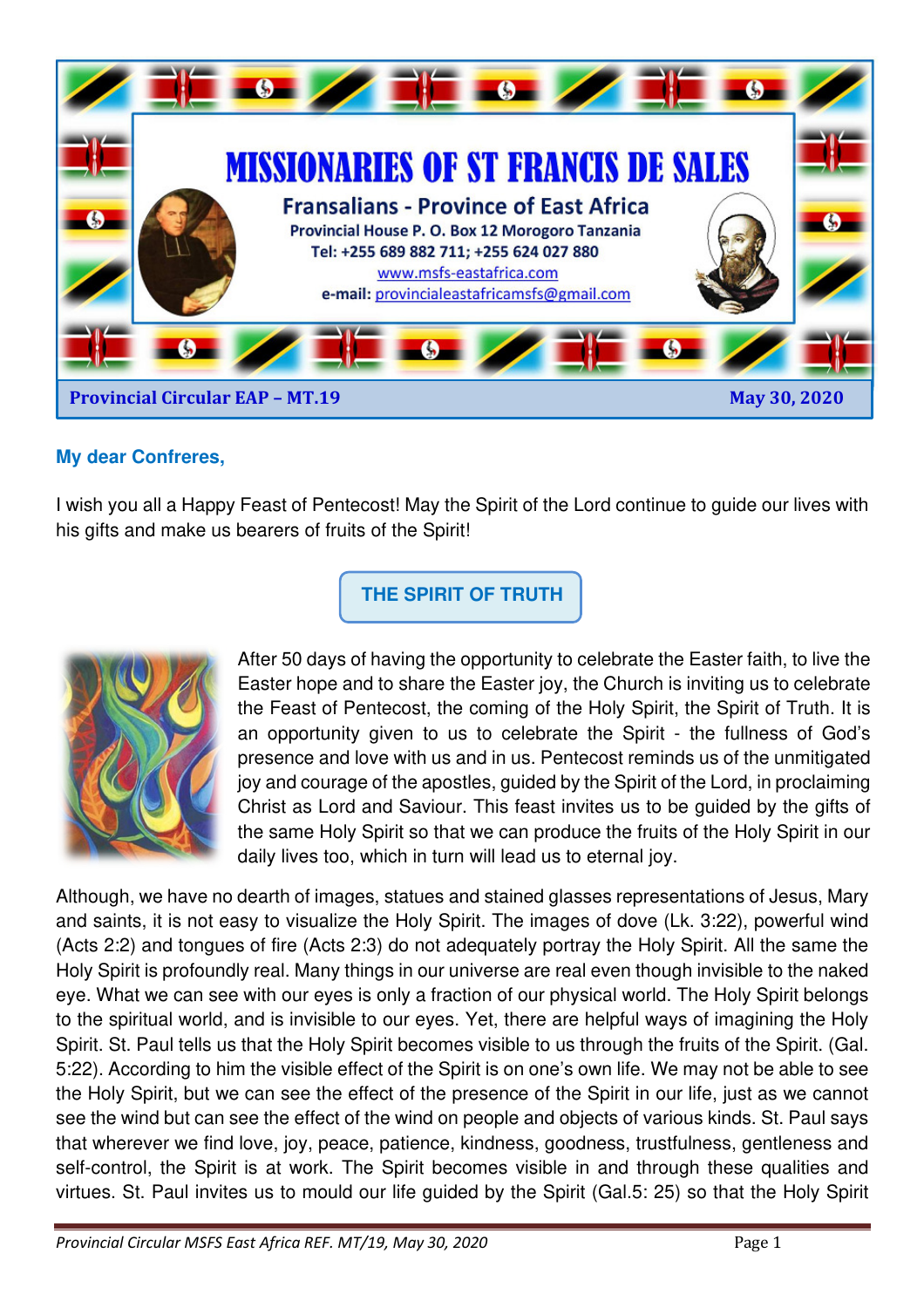can become visible in and through us as we bear the fruits of the Spirit. The good things people do are all manifestations of the Spirit of God. The spiritual is not something other-worldly; it is humanity at its best.

The Holy Spirit instils in us unity. Pentecost brought about a wonderful bonding of people from all over the world (Acts 2:5 -11). They were united in admiring and praising the marvels of God. In spite of differences of language and culture there was a real communion among them. Wherever communion of heart and mind exist among people of different backgrounds, the Holy Spirit is at work. Unity in diversity is the mark of the Spirit. The Holy Spirit continues to inspire us to transcend linguistic, racist, ethnic, national and cultural differences and to bear witness to Christ, our Saviour.

Another manifestation of the Spirit is seen in the pursuit of truth (Jn. 14:17; 15:26; 16:13). Only the Spirit can lead us to the complete truth. If someone is genuinely seeking for truth, and willing to engage in good works, the Spirit is at work there. Fullness of truth and love is always beyond us; but the Spirit comes to lead us towards complete truth and love, in all its height and depth. Skepticism and relativism are signs of modernity in the contemporary world and truth is relegated as an old-fashioned commodity of the past. We are blind to truth due to our prejudices, egoistic and utilitarian tendencies. However, there is no alternative to truth. The primary activity of the Holy Spirit is to teach and remind us of eternal truths which Jesus revealed (Jn. 14:26). The Spirit of Truth enables us to bear witness to Jesus (Jn. 15:26). The Spirit of Truth will "show the world how wrong it was, about sin and about who was right, and about judgement" (Jn. 16:8). The Spirit of Truth will lead us to complete truth (Jn. 16:13). Are we open to the Spirit of Truth? Do I allow him to enlighten me? Inspire me? Indeed, our actions are born from the deep within: it is the heart that needs to be converted to God, and the Holy Spirit transforms it, when we open ourselves to Him.

At Pentecost the Missionary Church was born through the outpouring of the Holy Spirit upon the disciples of Jesus. After Jesus' crucifixion this small group of men and women were hiding as they were afraid and had lost all hope. But through the gift of the Holy Spirit they were filled with courage, enthusiasm and determination. Perhaps the greatest marvel was the fact that the weak, timid, and shallow disciples were changed into bold and wise apostles who would reach the ends of the earth to proclaim the Good News of Jesus. The missionary church was born from the inspiration of the Holy Spirit and the apostles went all over the world to proclaim the message of Salvation. It would be a mistake to think of ourselves today as being different from these men and women. Through the grace of baptism and confirmation, through our vocation as priests and Fransalian missionaries, each of us has been filled with the life and power of the same Holy Spirit to proclaim Jesus and bear witness to him in the contemporary world. To be a missionary for us Fransalians, is not an option, but an obligation (MSFS Constitutions 3, 4 & 19).

My dear Confreres, Pentecost takes place in our lives whenever we are guided by the gifts of the Holy Spirit and bear the fruits of the Spirit. Whenever and wherever, we become instruments of peace, unity, fellowship and forgiveness, Pentecost becomes a reality in our lives. Let the tongues of fire of Pentecost purify us and inflame us to be courageous bearers of the fruits of the Spirit, authentic seekers of truth and zealous missionaries to proclaim the message of salvation.

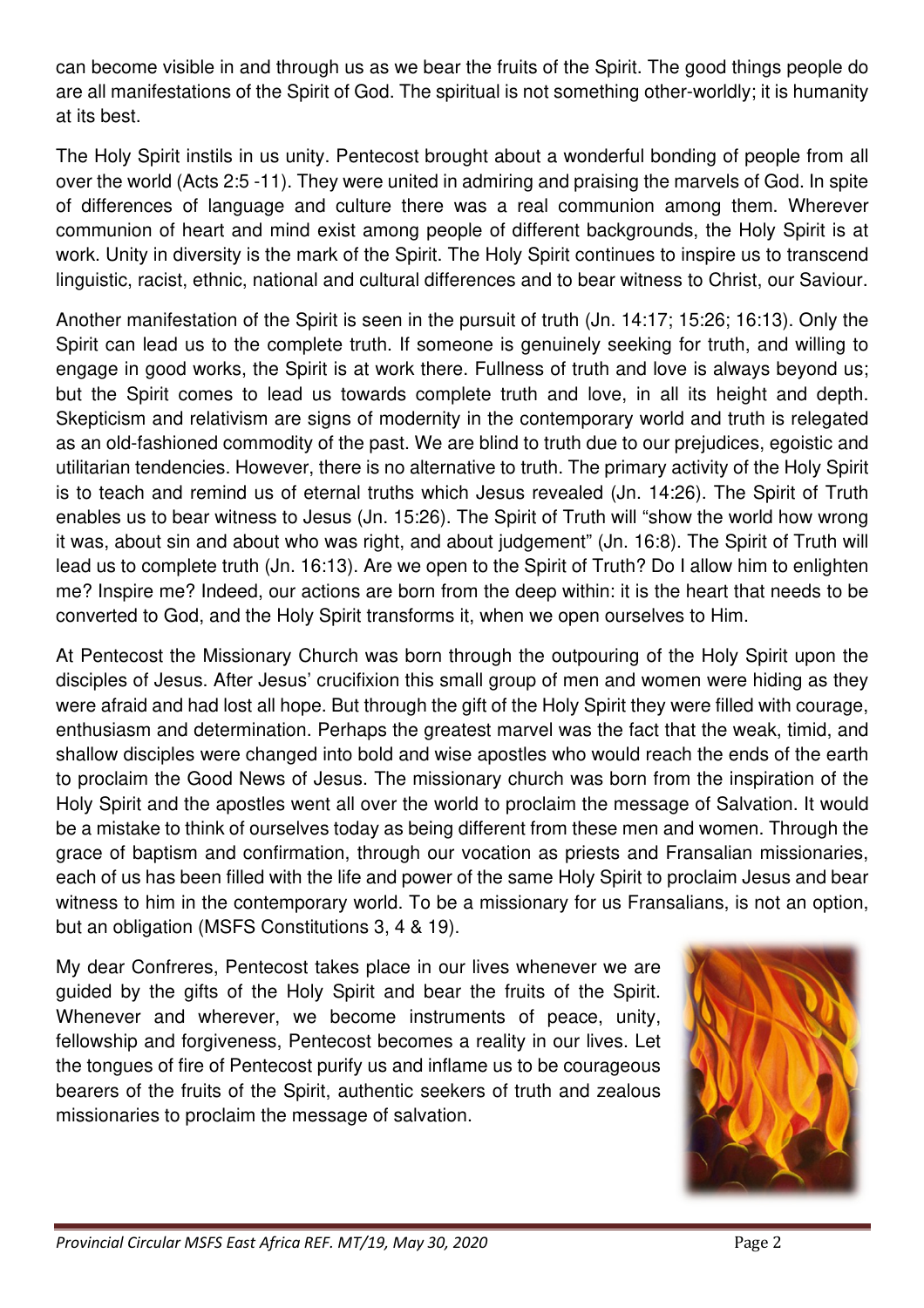## **AFTERMATH OF COVID-19**

The Covid-19 Pandemic has affected every sphere of our life. After two months of lockdown, Kenya and Uganda are planning to lift the restrictions. Tanzania, which did not have lockdown, is resuming classes in Universities and has lifted all travel restrictions, although Coronavirus is not fully contained. Our leaders are advising to learn to live with Coronavirus. It is a critical time as restrictions are eased. We have to be cautious and do everything needed to prevent further spread of Coronavirus. The economic impact of Covid 19 is devastating as people have lost jobs, production is reduced and prices of essential commodities have soared up. The economic crisis is affecting our parishes and institutions too, as they are struggling to pay salary for our employees. Let us deal with the crisis in all Christian charity and continue to help the poor and needy. Let us follow the instructions of civil authorities and Episcopal Conferences as we open the Churches for liturgical services and resume classes in our educational institutions. Let us continue to pray that God may help us to overcome this crisis and that scientists may find effective medicines to eradicate Coronavirus.

**APPOINTMENT OF PROVINCIALS** 

Rev. Fr. Abraham Vettuvelil, our Superior General has appointed the following confreres as Provincials for the respective Provinces:

| Fr. Jaganathan Gnanadurai:  | <b>Brazil Province (First Term)</b> |
|-----------------------------|-------------------------------------|
| Fr. J.B. Muthuswamy:        | Nagpur Province (Second Term)       |
| Fr. S. Jayaseelen:          | Pune Province (Second Term)         |
| Fr. Mathew Thazhathukunnel: | East Africa (Second Term)           |

The Province of East Africa assures them of prayerful wishes as they assume their ministry of leadership in their respective Provinces.

**RENEWED MANDATE** 

My dear Confreres, as you were already informed, Rev. Fr. Abraham Vettuvelil, our Superior General after having consulted the members of the Province of East Africa, has appointed me as the Provincial of East Africa for a second term with effect from July 15, 2020. I sincerely thank Rev. Fr. Superior General, the General Administration and each one of you for placing your confidence in me to animate our Province for one more term. I am indebted to each one of you for your love and cooperation to carry out the apostolate of the Congregation during the past three years. I humbly request your prayers and support in future too, so that we all can continue the mission that God has entrusted us in East Africa. Let us continue to work together for the greater glory of God.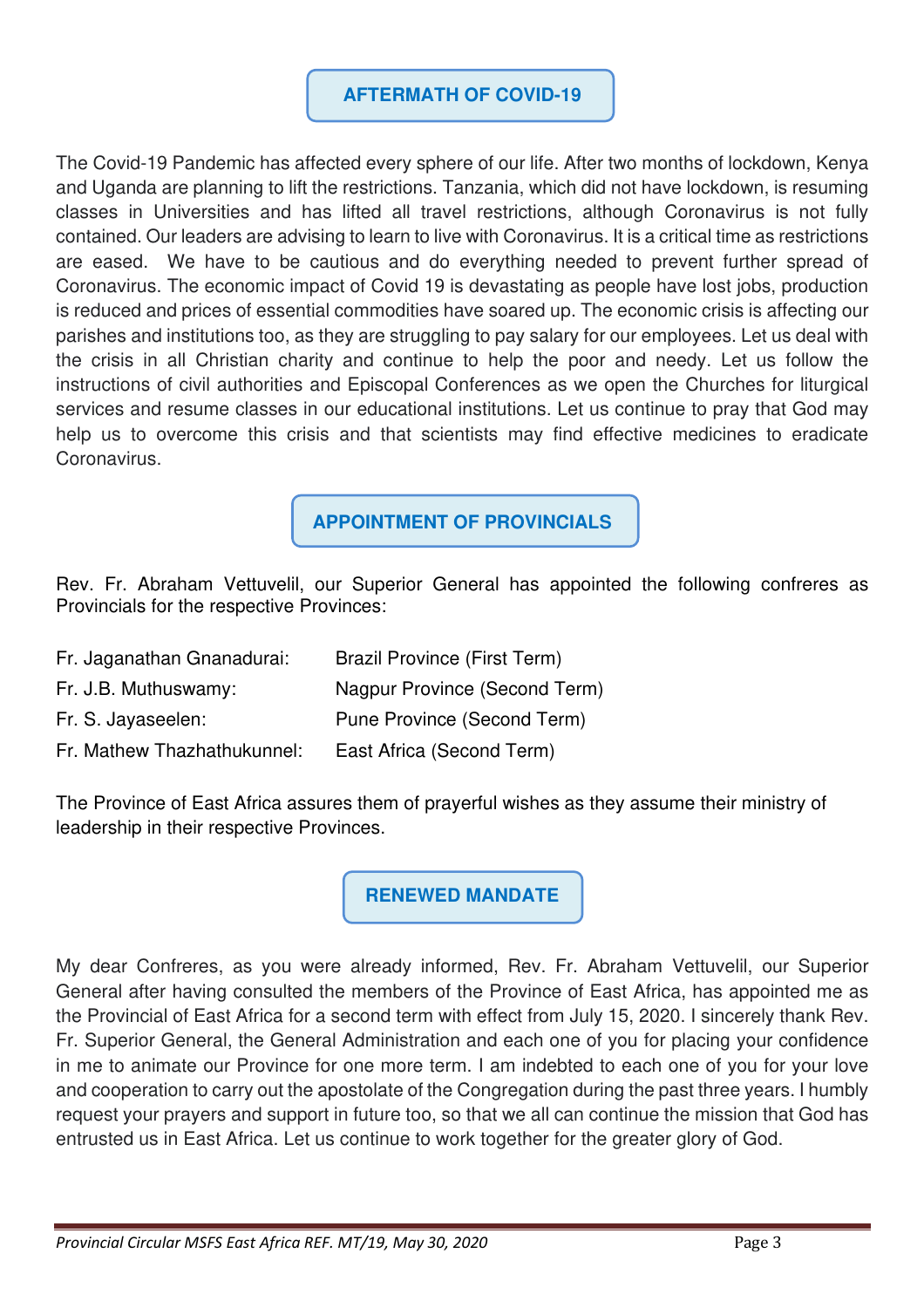## **RETREAT**

The annual retreat of the Province in Tanzania will be conducted as planned from July 06th evening until July 11th noon at OSS Sisters Retreat house, Marangu, Moshi. Rev. Fr. Innocent Bahati OFM will preach the retreat for us. Please inform the Provincial secretary about your participation in the retreat by June 10.

We had planned for a retreat in November in Kenya. However, we do not know how long this crisis will continue despite the easing of travel restrictions. If cross-border travel restrictions continue, confreres in Kenya and Uganda are free to attend retreat in their respective countries organized by dioceses or retreat centres.

**PROGRAMMES OF THE PROVINCE** 

Due to travel restrictions, we are unable to fix the dates for Provincial Congress and Ordinations. The final decision regarding these matters will be made known as the situation evolves. The Perpetual Profession (on August 14 at Kola) and Diaconate (on August 15 at Mkuza) will take place as planned.

**APPOINTMENT OF REGENTS** 

Bro. Albert Momanyi Ombati: Fransalian Seminary, Ndagani Bro. Denis William Minja: Ipuli Community Bro. Eric Nyamweya: SFS School, Iyolwa Bro. Linto Varghese: SFS Junior Seminary, Kihonda

**OBITUARY**

**Mrs. Ann Mary** (87), mother of Sr. Margret Mary (Ipuli), passed away on 10.05.2020.

**Mrs. Claramma Agustine** (102), maternal grandmother of Fr. Mathew Thazhathukunnel, passed away on 18.04.2020.

**Mr. Shaji** (52), cousin of Bro. Leo Cheruvil, passed away on 18.04.2020.

**Mr. John**, brother of Fr. Stephen Nadakuzhackal, passed away on 02.05.2020.

**Mrs. Leelamma** (68), mother of late Fr. Lawrence Thadathil, passed away on 10.05.2020.

**Mrs. Annamma Joseph** (94), maternal grandmother of Fr. Thomas Chozithara, passed away on 22.05.2020.

May they rest in peace!